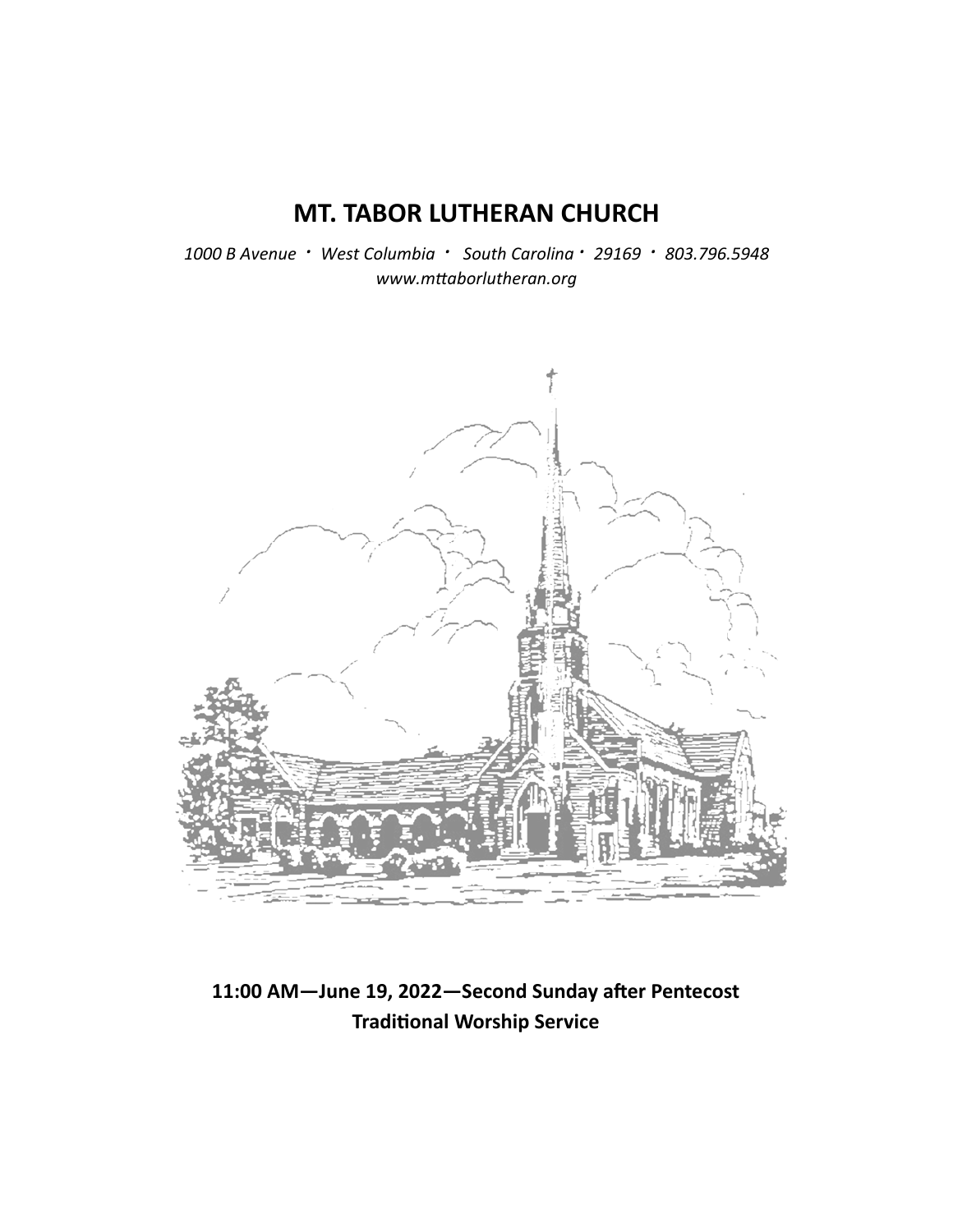# **Setting Ten—Holy Communion**

### **INTRODUCTION**

This Sunday's texts paint startling pictures of the horrific nature of sin. The church's repeated celebration of holy communion counters that tragic reality in a continued showing forth of the death of Jesus until he comes again. It is a dramatic declaration of "how much God has done for you."

**PRELUDE** *Fanfare and Tuba Tune* **Stanley E. Saxton** 

### **ANNOUNCEMENTS**

## **CONFESSION AND FORGIVENESS ELW p. 94**

Blessed be the holy Trinity,  $\pm$  one God, whose steadfast love endures forever. **Amen.** 

Let us confess our sin in the presence of God and of one another.

*Silence is kept for reflection.* 

Merciful God, **we confess that we have not followed your path but have chosen our own way. Instead of putting others before ourselves, we long to take the best seats at the table. When met by those in need, we have too often passed by on the other side. Set us again on the path of life. Save us from ourselves and free us to love our neighbors. Amen.** 

Hear the good news! God does not deal with us according to our sins but delights in granting pardon and mercy. In the name of  $\pm$  Jesus Christ, your sins are forgiven. You are free to love as God loves. **Amen.**

**HYMN 842** *Oh, Worship the King* **HANOVER** 

### **GREETING**

**ELW p. 203**  The grace of our Lord Jesus Christ, the love of God, and the communion of the Holy Spirit be with you all.

# **And also with you.**

**Have mercy on us, Lord, and hear our solemn prayer. We come to hear your living word; it saves us from despair. Have mercy on us, Christ, and wash away our sin. Pour out your grace and make us whole that new life may begin. Have mercy on us, Lord, make sin and shame depart. Renew us with your saving pow'r; create in us new hearts!**

### **CANTICLE OF PRAISE** ELW p. 204

**Come, let us join our cheerful songs with angels round the throne; ten thousand thousand are their tongues, but all their joys are one. "Worthy the Lamb that died," they cry, "to be exalted thus!" "Worthy the Lamb," our lips reply, "for he was slain for us!" Jesus is worthy to receive honor and pow'r divine; and blessings, more than we can give, be, Lord, forever thine. Let all creation join in one to bless the sacred name of God who sits upon the throne, and to adore the Lamb.**

### **KYRIE ELW p. 203**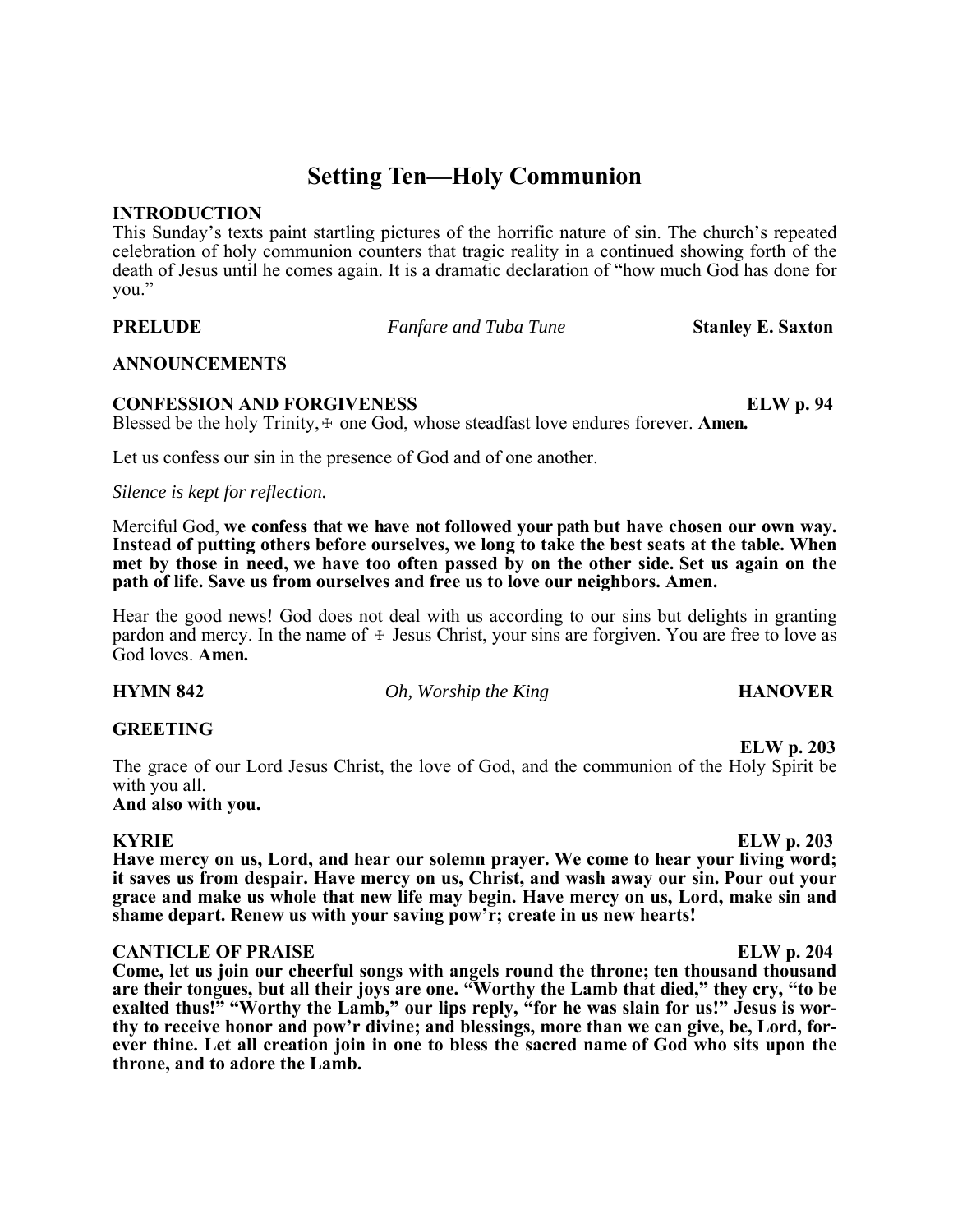### **PRAYER OF THE DAY** ELW p. 205

Let us pray.

O Lord God, we bring before you the cries of a sorrowing world. In your mercy set us free from the chains that bind us, and defend us from everything that is evil, through Jesus Christ, our Savior and Lord. **Amen.** 

#### **CHILDREN'S SERMON**

#### **FIRST READING Isaiah 65:1-9**

A reading from Isaiah.

*The prophet announces God's impatience. The people's self-absorption is idolatry, and images of practices that displease God fill this reading. Like a vintner who crushes the grape to release the wine, God will use Israel's exile to establish a new community of the faithful.* 

<sup>1</sup>I was ready to be sought out by those who did not ask, to be found by those who did not seek me. I said, "Here I am, here I am," to a nation that did not call on my name. <sup>2</sup>I held out my hands all day long to a rebellious people, who walk in a way that is not good, following their own devices;  $3a$  people who provoke me to my face continually, sacrificing in gardens and offering incense on bricks;  $\frac{4}{1}$  who sit inside tombs, and spend the night in secret places; who eat swine's flesh, with broth of abominable things in their vessels;  $\frac{5}{3}$  who say, "Keep to yourself, do not come near me, for I am too holy for you." These are a smoke in my nostrils, a fire that burns all day long. <sup>6</sup>See, it is written before me: I will not keep silent, but I will repay; I will indeed repay into their laps <sup>7</sup> their iniquities and their ancestors' iniquities together, says the LORD; because they offered incense on the mountains and reviled me on the hills, I will measure into their laps full payment for their actions. <sup>8</sup>Thus says the LORD: As the wine is found in the cluster, and they say, "Do not destroy it, for there is a blessing in it," so I will do for my servants' sake, and not destroy them all. <sup>9</sup>I will bring forth descendants from Jacob, and from Judah inher-<br>itors of my mountains; my chosen shall inherit it, and my servants shall settle there.

The word of the Lord. **Thanks be to God.**



<sup>20</sup>**Deliver me from the sword,**

**my life from the power of the dog.**<br><sup>21</sup>Save me from the lion's mouth!<br>From the horns of wild bulls you have rescued me.

<sup>22</sup>I will declare your name to my people;<br>in the midst of the assembly I will praise you. R

<sup>23</sup>You who fear the LORD, give praise! All you of Jacob's line, give glory.<br>Stand in awe of the LORD, all you offspring of Israel.

# <sup>24</sup> For the LORD does not despise nor abhor the poor in their poverty;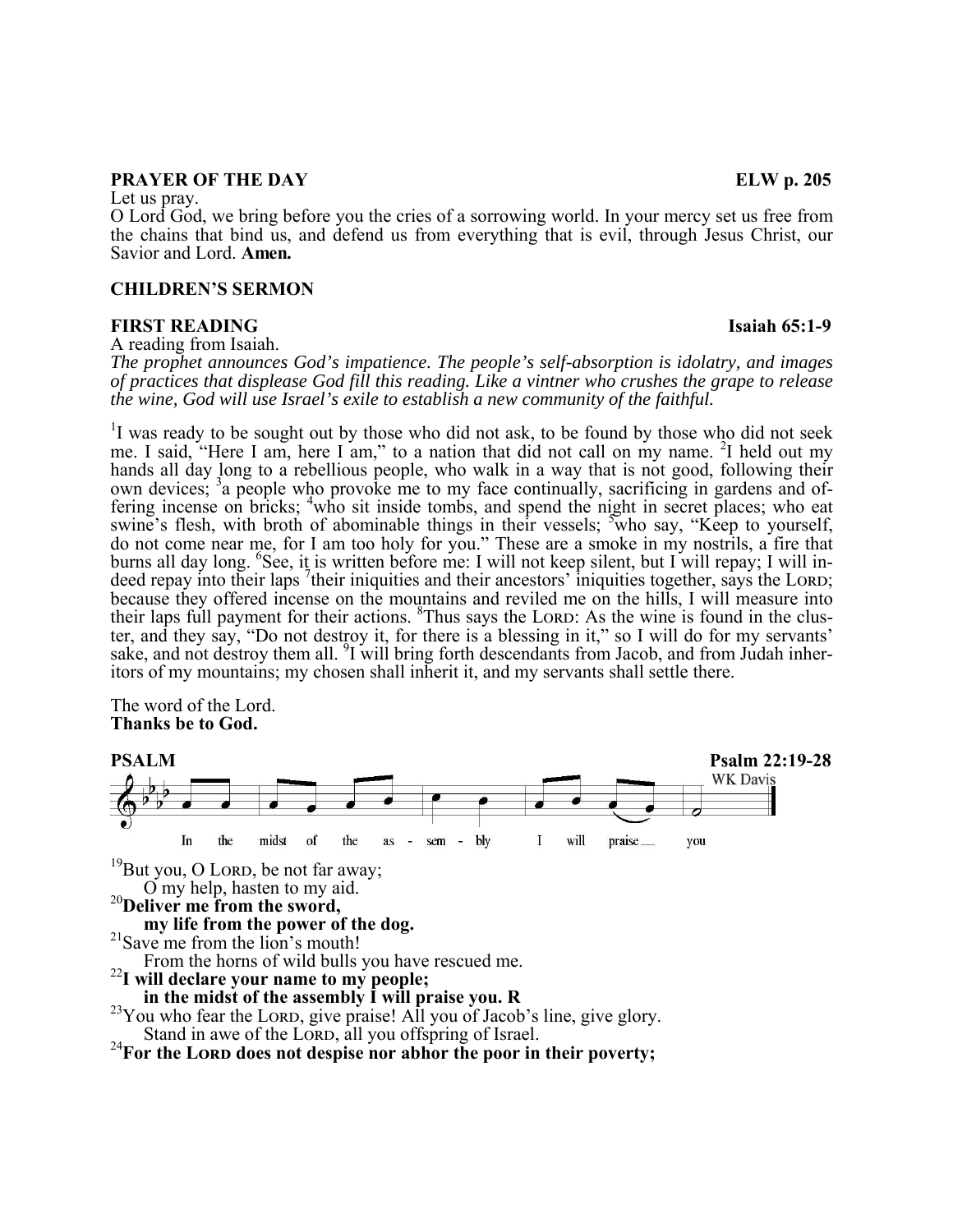neither is the LORD's face hidden from them;

**but when they cry out, the LORD hears them.** <sup>25</sup>From you comes my praise in the great assembly;

I will perform my vows in the sight of those who fear the LORD.

<sup>26</sup>**The poor shall eat and be satisfied,**

Let those who seek the LORD give praise! May your hearts live forever! R

 $^{27}$ All the ends of the earth shall remember and turn to the LORD; all the families of nations shall bow before God.

<sup>28</sup>For dominion belongs to the LORD, **who rules over the nations. R**

### **SECOND READING** Galatians 3:23-29

A reading from Galatians.

*For Paul, baptism is a powerful bond that unites people not only with God but with other believers. Those who call themselves children of God experience a transformation that removes prejudices of race, social class, or gender in favor of true unity in Christ.* 

 $^{23}$ Now before faith came, we were imprisoned and guarded under the law until faith would be revealed. <sup>24</sup>Therefore the law was our disciplinarian until Christ came, so that we might be justified by faith. <sup>25</sup>But now that faith has come, we are no longer subject to a disciplinarian, <sup>26</sup>for in Christ Jesus you are all children of God through faith.  $27\overline{As}$  many of you as were baptized into Christ have clothed yourselves with Christ. <sup>28</sup>There is no longer Jew or Greek, there is no longer slave or free, there is no longer male and female; for all of you are one in Christ Jesus. <sup>29</sup>And if you belong to Christ, then you are Abraham's offspring, heirs according to the promise.

The word of the Lord. **Thanks be to God.**

#### **GOSPEL ACCLAMATION ELW p. 205**

**Alleluia! Lord and Savior: open now your saving word. Let it burn like fire within us; speak until our hearts are stirred. Alleluia! Lord, we sing for the good news that you bring.**

The holy gospel according to Luke. **Glory to you, O Lord.** 

*Jesus' mission includes foreigners and his authority extends to the casting out of demons. Some who witness Jesus' work are seized with confusion and fear, but the man who was healed is commissioned to give testimony to God's mercy and power.* 

<sup>26</sup>Then [Jesus and his disciples] arrived at the country of the Gerasenes, which is opposite Galilee.  $^{27}$ As he stepped out on land, a man of the city who had demons met him. For a long time he had worn no clothes, and he did not live in a house but in the tombs. <sup>28</sup>When he saw Jesus, he fell down before him and shouted at the top of his voice, "What have you to do with me, Jesus, Son of the Most High God? I beg you, do not torment me"— $^{29}$ for Jesus had commanded the unclean spirit to come out of the man. (For many times it had seized him; he was kept under guard and bound with chains and shackles, but he would break the bonds and be driven by the demon into the wilds.) <sup>30</sup>Jesus then asked him, "What is your name?" He said, "Legion"; for

**GOSPEL Luke 8:26-39**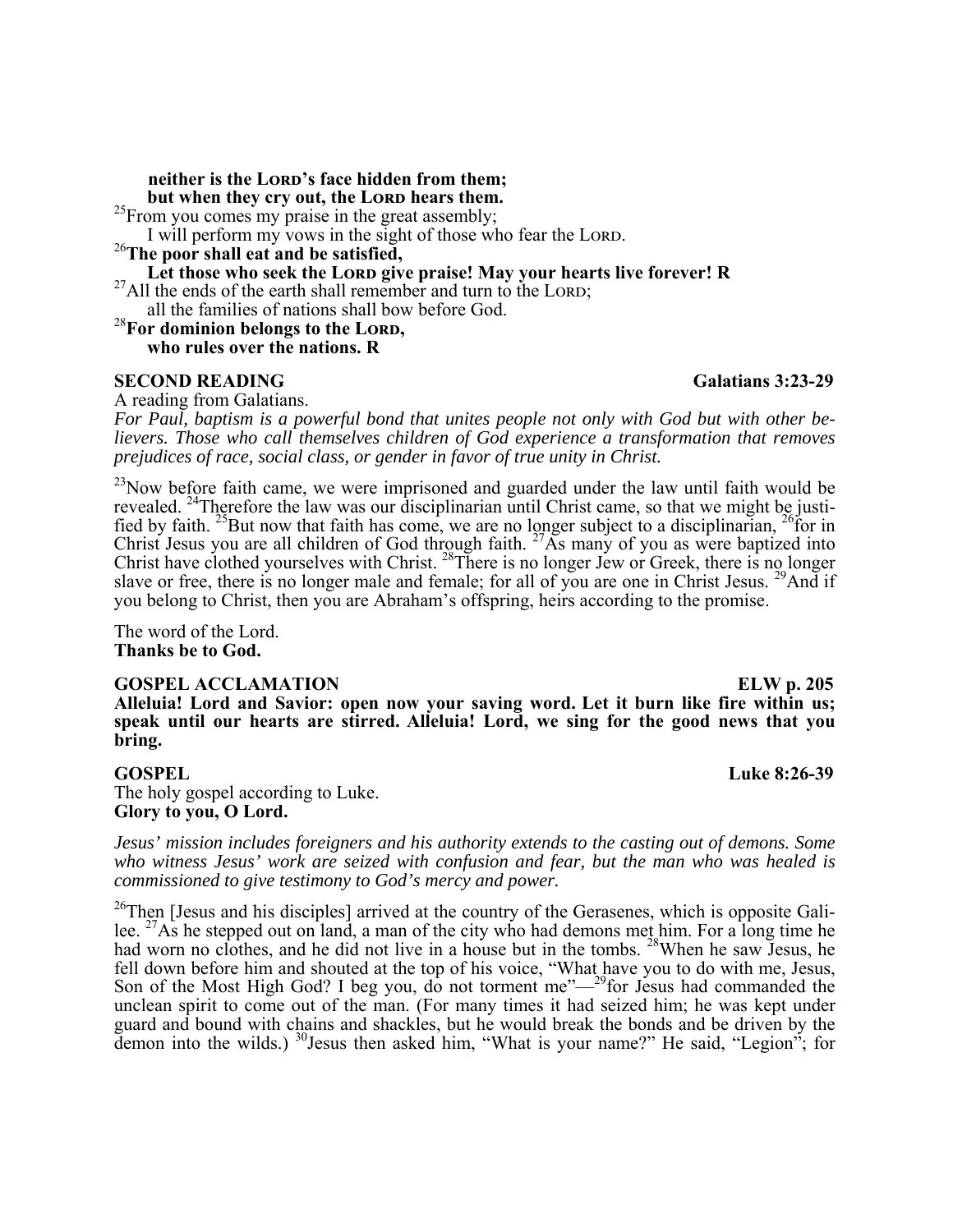many demons had entered him.  $31$ They begged him not to order them to go back into the abyss.  $32$ Now there on the hillside a large herd of swine was feeding; and the demons begged Jesus to let them enter these. So he gave them permission. <sup>33</sup>Then the demons came out of the man and entered the swine, and the herd rushed down the steep bank into the lake and was drowned.  $34$ When the swineherds saw what had happened, they ran off and told it in the city and in the country. <sup>35</sup>Then people came out to see what had happened, and when they came to Jesus, they found the man from whom the demons had gone sitting at the feet of Jesus, clothed and in his right mind. And they were afraid. <sup>36</sup>Those who had seen it told them how the one who had been possessed by demons had been healed. 37Then all the people of the surrounding country of the Gerasenes asked Jesus to leave them; for they were seized with great fear. So he got into the boat and returned. <sup>38</sup>The man from whom the demons had gone begged that he might be with him; but Jesus sent him away, saying, <sup>39</sup> Return to your home, and declare how much God has done for you." So he went away, proclaiming throughout the city how much Jesus had done for him.

The gospel of the Lord. **Praise to you, O Christ.**

**SERMON** 

**HYMN 843** *Praise the One Who Breaks the Darkness* **NETTLETON** 

#### **CREED ELW p. 206**

**I believe in God, the Father almighty, creator of heaven and earth.** 

**I believe in Jesus Christ, God's only Son, our Lord, who was conceived by the Holy Spirit, born of the virgin Mary, suffered under Pontius Pilate, was crucified, died, and was buried; he descended to the dead. On the third day he rose again; he ascended into heaven, he is seated at the right hand of the Father, and he will come to judge the living and the dead.** 

**I believe in the Holy Spirit, the holy catholic church, the communion of saints, the forgiveness of sins, the resurrection of the body, and the life everlasting. Amen.**

**PRAYERS OF INTERCESSION**  God of grace, **Hear our prayer.**

**PEACE** ELW p. 206 The peace of Christ be with you always. **And also with you.**

**OFFERTORY ANTHEM** *Day by Day Day by Day* 

**HYMN 182** *Let the Vineyards Be Fruitful* **Richard Hillert Let the vineyards be fruitful, Lord, and fill to the brim our cup of blessing. Gather a harvest from the seeds that were sown, that we may be fed with the bread of life. Gather the hopes and the dreams of all; Unite them with the prayers we offer now. Grace our table with your presence, and give us a foretaste of the feast to come.**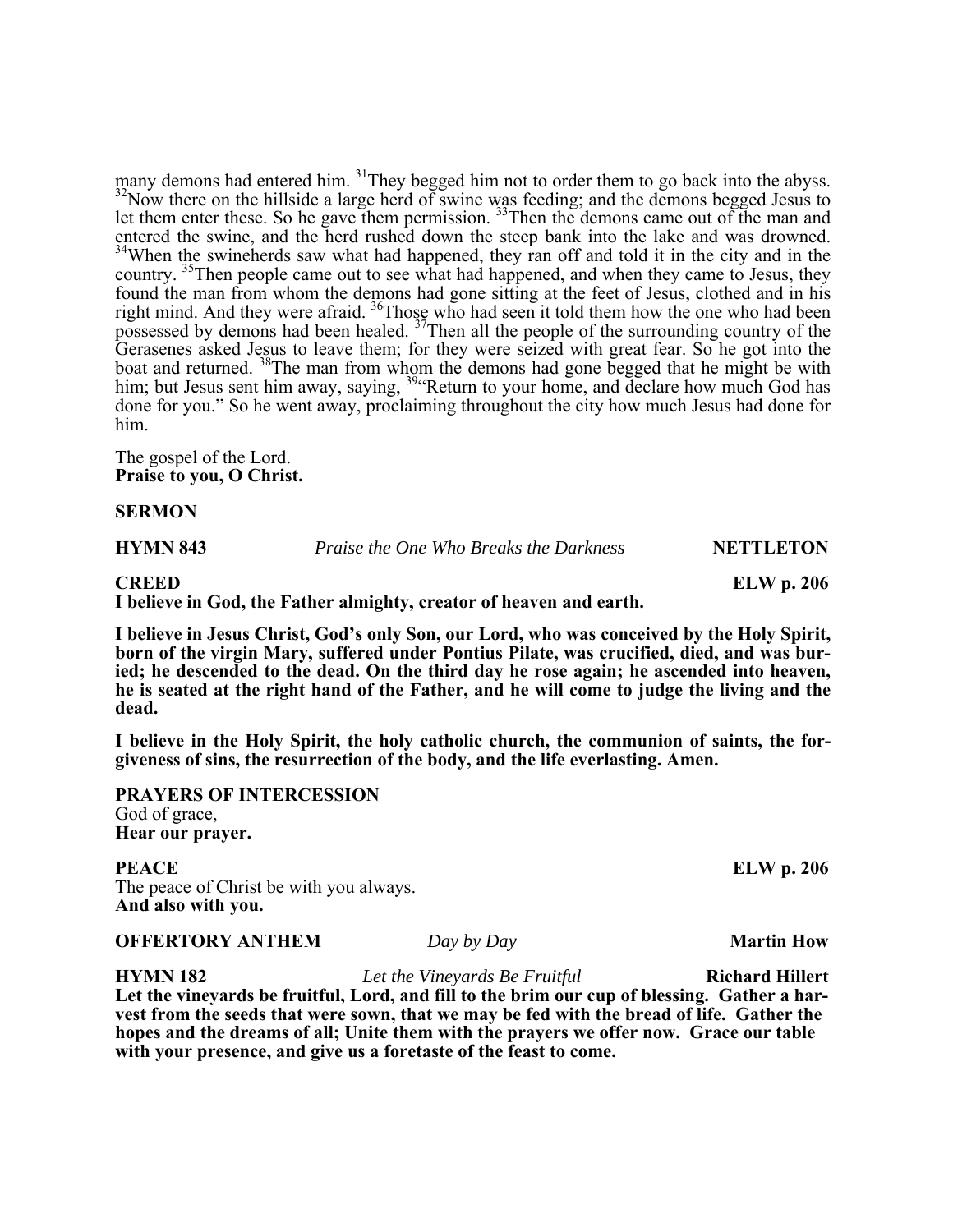### **OFFERING PRAYER ELW p. 206**

Let us pray.

Holy God, gracious and merciful, you bring forth food from the earth and nourish your whole creation. Turn our hearts toward those who hunger in any way, that all may know your care; and prepare us now to feast on the bread of life, Jesus Christ, our Savior and Lord. **Amen.**

| <b>HYMN</b>                                          | Take, Oh, Take Me As I Am                                                                                                                                                                               | Hymn 814          |
|------------------------------------------------------|---------------------------------------------------------------------------------------------------------------------------------------------------------------------------------------------------------|-------------------|
| <b>THANKSGIVING AT THE TABLE</b><br>membrance of me. | In the night in which he was betrayed, our Lord Jesus took bread, and gave thanks; broke it, and<br>gave it to his disciples, saying: Take and eat; this is my body, given for you. Do this for the re- | <b>ELW</b> p. 207 |

| 11 I IV IV                     | Tune, OII, Tune in ASTAIN                                                                                                                                                                            | - приши от п |
|--------------------------------|------------------------------------------------------------------------------------------------------------------------------------------------------------------------------------------------------|--------------|
|                                | Again, after supper, he took the cup, gave thanks, and gave it for all to drink, saying: This cup<br>is the new covenant in my blood, shed for you and for all people for the forgiveness of sin. Do |              |
| this for the remembrance of me |                                                                                                                                                                                                      |              |

**HYMN** *Take, Oh, Take Me As I Am* **Hymn 814**

| <b>HYMN</b>                       | Take, Oh, Take Me As I Am                                             | Hymn 814          |
|-----------------------------------|-----------------------------------------------------------------------|-------------------|
| <b>LORD'S PRAYER</b>              |                                                                       | <b>ELW</b> p. 208 |
|                                   | Gathered into one by the Holy Spirit, let us pray as Jesus taught us. |                   |
| Our Father, who art in heaven,    |                                                                       |                   |
| hallowed be thy name,             |                                                                       |                   |
| thy kingdom come,                 |                                                                       |                   |
| thy will be done,                 |                                                                       |                   |
| on earth as it is in heaven.      |                                                                       |                   |
| Give us this day our daily bread; |                                                                       |                   |
| and forgive us our trespasses,    |                                                                       |                   |
| as we forgive those               |                                                                       |                   |
| who trespass against us;          |                                                                       |                   |
| and lead us not into temptation,  |                                                                       |                   |
| but deliver us from evil.         |                                                                       |                   |
| For thine is the kingdom,         |                                                                       |                   |
| and the power, and the glory,     |                                                                       |                   |
| forever and ever. Amen.           |                                                                       |                   |
|                                   |                                                                       |                   |
| <b>INVITATION TO COMMUNION</b>    |                                                                       | ELW p. 208        |

Come to the banquet, for all is now ready.

#### **COMMUNION SONG ELW p. 208**

**O Lamb of God, you bear the sin of all the world away; you suffered death our lives to save: have mercy now, we pray. O Lamb of God, you bear the sin of all the world away; you set us free from guilt and grave: have mercy now, we pray. O Lamb of God, you bear the sin of all the world away; eternal peace with God you made: give us your peace, we pray.**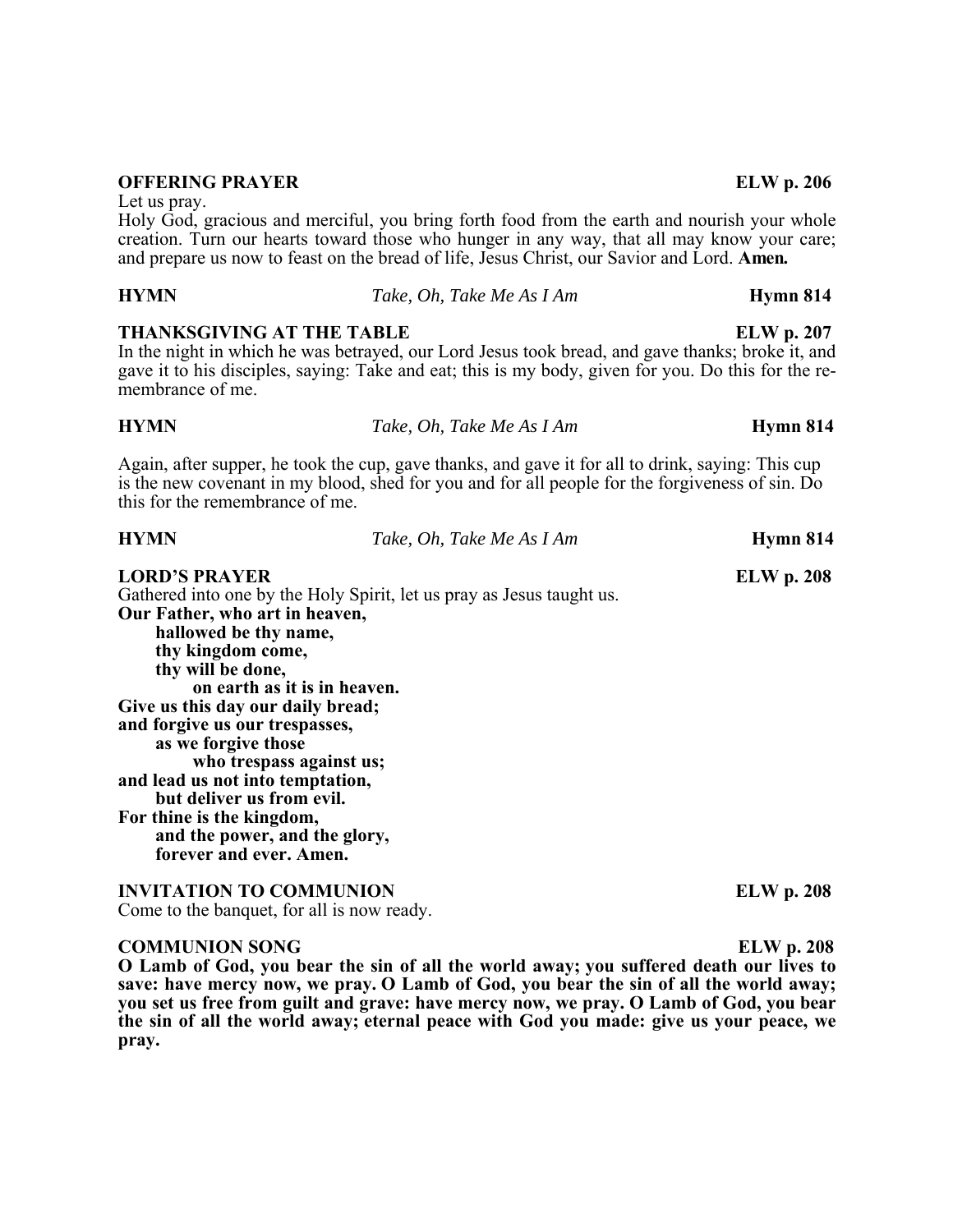| <b>COMMUNION HYMN 620</b><br>How Sweet the Name of Jesus Sounds |                     |                            | <b>ST. PETER</b> |
|-----------------------------------------------------------------|---------------------|----------------------------|------------------|
| <b>COMMUNION HYMN 496</b>                                       | One Bread, One Body | <b>ONE BREAD, ONE BODY</b> |                  |

## **PRAYER AFTER COMMUNION** ELW p. 208

Let us pray.

Gracious God, in this meal you have drawn us to your heart, and nourished us at your table with food and drink, the body and blood of Christ. Now send us forth to be your people in the world, and to proclaim your truth this day and evermore, through Jesus Christ, our Savior and Lord. **Amen.** 

### **BLESSING**

The God of peace, Father,  $\pm$  Son, and Holy Spirit, bless you, comfort you, and show you the path of life this day and always. **Amen.**

| <b>HYMN 886</b>                                                            | <i>Oh, for a Thousand Tongues to Sing</i> | <b>AZMON</b>      |
|----------------------------------------------------------------------------|-------------------------------------------|-------------------|
| <b>DISMISSAL</b><br>Go in peace. Share the good news.<br>Thanks be to God. |                                           | <b>ELW</b> p. 209 |
| <b>POSTLUDE</b>                                                            | <i>Toccata Brevis</i>                     | <b>Ovid Young</b> |

**Welcome to Mt. Tabor.** We are glad that you have chosen to worship with us today! If you are a visitor, please fill out and return the attendance card in your pew rack so we may have a record of your attendance. Our ushers and greeters will be glad to answer any questions you may have about our worship service. We hope that you will experience the presence of the Risen Christ today!

**Altar Flowers.** Today's Altar Flowers are given to the glory of God by the family of Sandy Dennis in loving memory of Bob Dennis.

**Bulletin Covers.** Today's Bulletin Covers are given to the glory of God by Rachel Bundrick in memory of her father, Manning Bundrick, for Father's Day and his birthday on June 17<sup>th</sup>.

# *Today's Worship Assistants*

Crucifer John Richardson Lector Susan Hyde Greeter Tammy Quarles Usher Ellis Quarles Communion Assistants Pam Hoskins & BJ Roof Worship Assistant Coordinator Charlie Taylor Charlie Taylor

Acolyte **Emily Richardson**